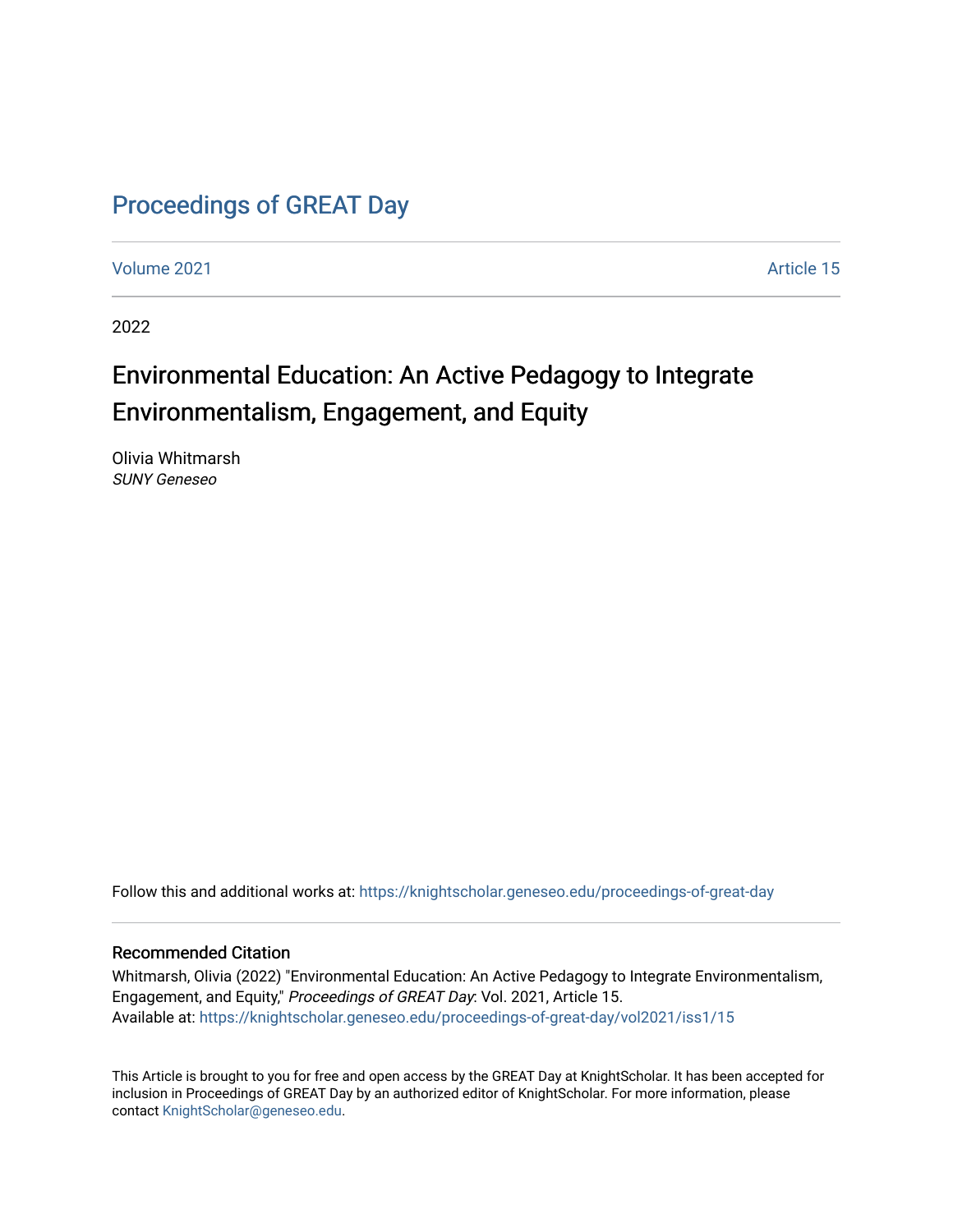### Environmental Education: An Active Pedagogy to Integrate Environmentalism, Engagement, and Equity

#### Cover Page Footnote

sponsored by Robert Feissner, PhD

This article is available in Proceedings of GREAT Day: [https://knightscholar.geneseo.edu/proceedings-of-great-day/](https://knightscholar.geneseo.edu/proceedings-of-great-day/vol2021/iss1/15) [vol2021/iss1/15](https://knightscholar.geneseo.edu/proceedings-of-great-day/vol2021/iss1/15)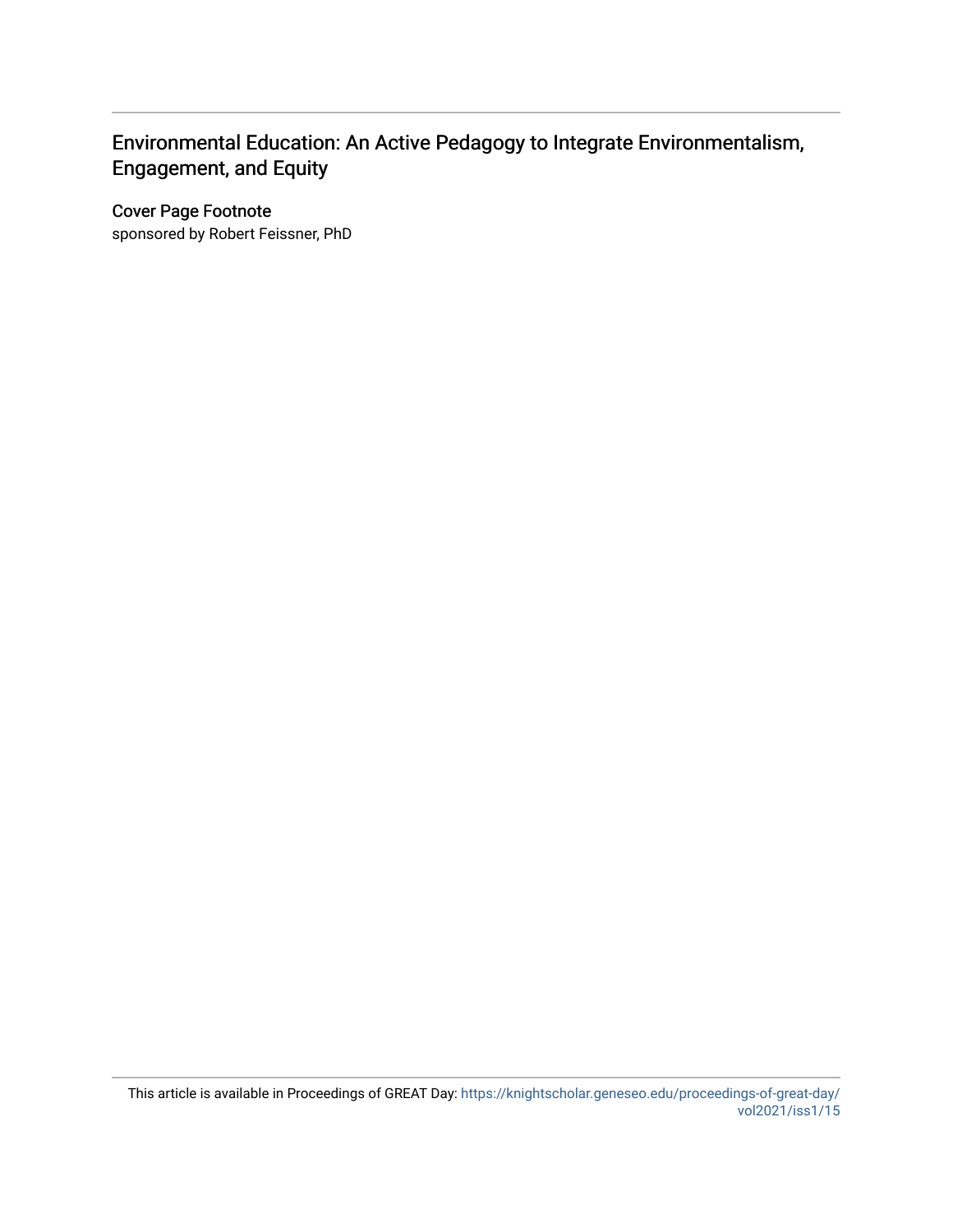# Environmental Education: An Active Pedagogy to Integrate Environmentalism, Engagement, and Equity

# Olivia Whitmarsh

*sponsored by* Robert Feissner, PhD

# **Abstract**

The environmental and climate changes occurring on our planet are largely the result of human actions. In concert, rampant bias and inequity exist in many human spheres, including—but not limited to—social, academic, and civic. Environmental education (EE) is a methodology and mindset that integrates systems thinking, hands-on learning, and social justice work across a cohesive curriculum. EE empowers educators, learners, and community members in many ways. Whether it is taking an active role in learning, protecting and restoring the environment, or dismantling biases, EE provides tools for success. I provide five lesson plans that serve as a basis for the development of a science curriculum based in EE principles at the 7–12 level. These lessons may be personalized in a number of ways to suit a variety of learners and learning needs. Ideas to help educators meet students' needs and gradually reduce dependence on teacher-centric learning, is provided throughout. This allows scaffolding of the curriculum for a variety of levels. I provide pedagogical and EE principles to accompany each lesson and detail the process of development of this curriculum.

# **Climate and Environmental Change**

**Recall the familiar bedtime tale of Goldilocks, the young girl who sampled bowls of porridge, finding one too hot, one too cold, and one of a suitable temperature. Our planet Earth is much like this perfect bowl of porrid** of porridge, finding one too hot, one too cold, and one of a suitable temperature. Our planet Earth is much like this perfect bowl of porridge; any colder, and we would be unable to grow the food we need to survive; any warmer, and humans ourselves would not fare well. The World Health Organization (WHO) describes the Earth's climate as "life support," without which humans would not be able to exist in our present capacity (World Health Organization, n.d.). But our climate is rapidly changing, and human activities are at fault.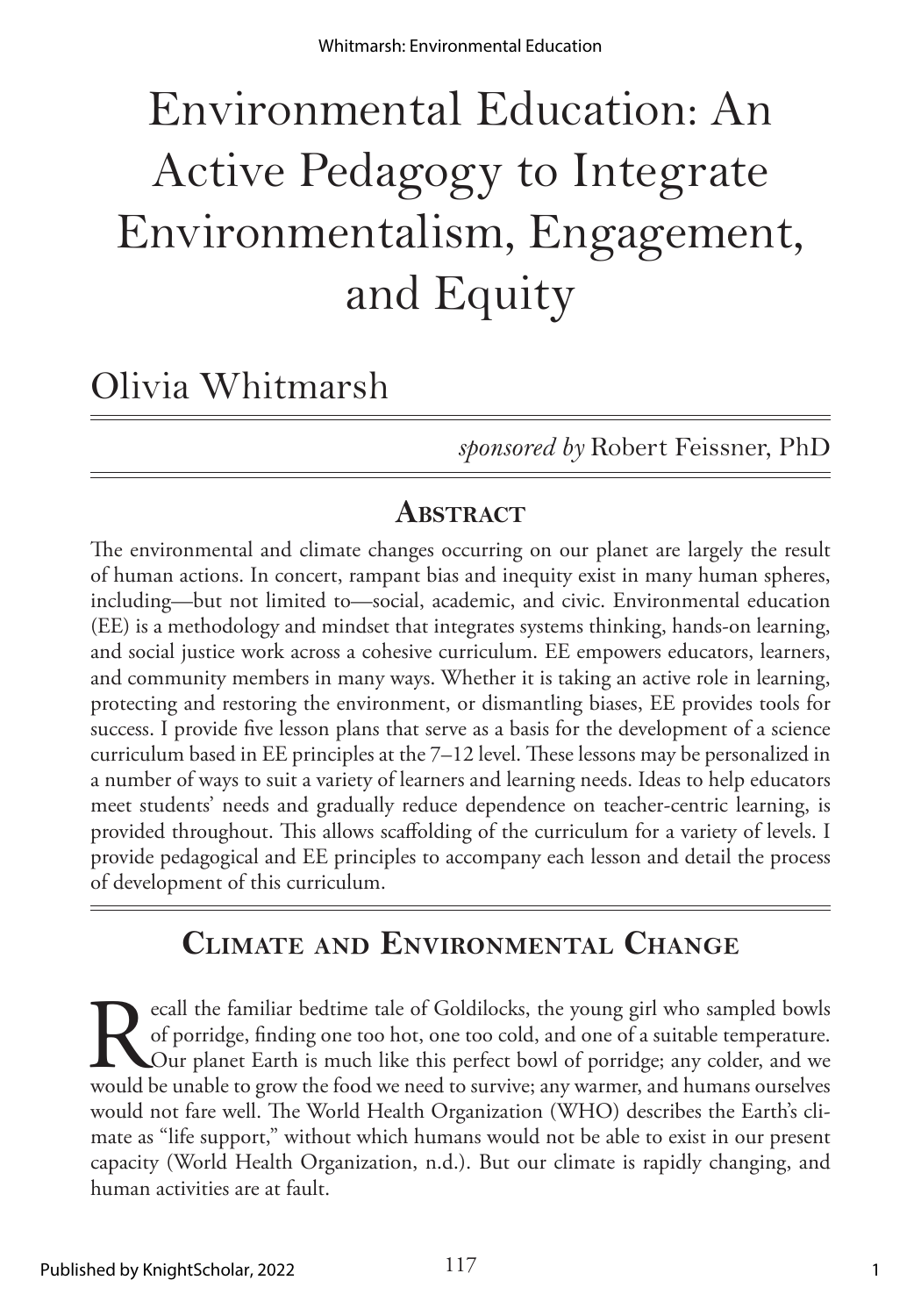A wide variety of climatic and environmental changes are occurring at this very moment. The United Nations (UN) reports a rapid rise in global temperatures, beginning with the era of the Industrial Revolution, and accelerating through the present day (United Nations, n.d.-b). Associated with this rise in temperature are warmer winters, leading to melting ice caps and less polar sea ice. These in turn lead to sea level rise, putting the lives and livelihoods of coastal organisms—including humans—at risk. Seas are warming as well, causing the destruction of coral reefs, one of the richest and biodiverse biomes on our planet. Unusual temperatures have led to changes in weather patterns, the most notable of which are increasingly violent storms around the globe. As the planet heats, many fertile regions may become unsuitable for agriculture, leaving both farmers and consumers strained. And this is only the tip of the melting iceberg: temperatures are continuing to rise, and it is difficult to predict exactly how this changing climate will impact our lives and our planet in the years to come.

Although there are people who believe that our climate is fluctuating naturally, that humans have not caused any changes in the climate, or even that there are no changes at all, scientists are working diligently to educate the public about this perilous issue and its potential solutions. While there is no panacea, there are certainly human actions that could significantly slow or prevent some climate and environmental changes. The impacts of human activities manifest as increasing temperatures through the concentration of heat-trapping greenhouse gases, brought about by the extraction and burning of fossil fuels, industrialized agriculture, and anthropogenic chemical production (World Health Organization, n.d.). By reducing these practices, humans could slow the rise in global temperature and associated changes in climate and environment. Although these changes have been described as "rapid, far-reaching, and unprecedented" (United Nations, n.d.-a), they are necessary to ensure the continuing vitality of life on our home planet, and even its improvement. In fact, the Intergovernmental Panel on Climate Change (IPCC) reports that limiting global warming often involves "ensuring a more sustainable and equitable society" (United Nations, n.d.-b). Additionally, the effects of climate and environmental change are likely to persist beyond any actions humans take to slow or stop them. This makes it all the more pressing that the necessary measures be taken immediately to mitigate climate and environmental changes. Climate activists and environmental organizations have risen to the task of combatting climate and environmental changes: "without drastic action today, adapting to these impacts in the future will be more difficult and costly," according to the UN (n.d.). In the words of UN Secretary-General, Antonio Guterres, "we have a long way to go" (United Nations, n.d.-a), but taking action to combat and mitigate the effects of climate and environmental change must be undertaken in order to preserve our planet.

Along with the obligation to preserve a livable planet, the need to mitigate climate and environmental changes also involves human health. Those living on or near coastal areas could face flooding and other natural disasters as sea levels rise, posing an obvious safety risk. Increasingly severe storms pose a similar threat. As temperatures change, and local and regional environments change with them, the ability to grow and produce food as we currently do will be compromised. A lack of access to nutritious food is already a per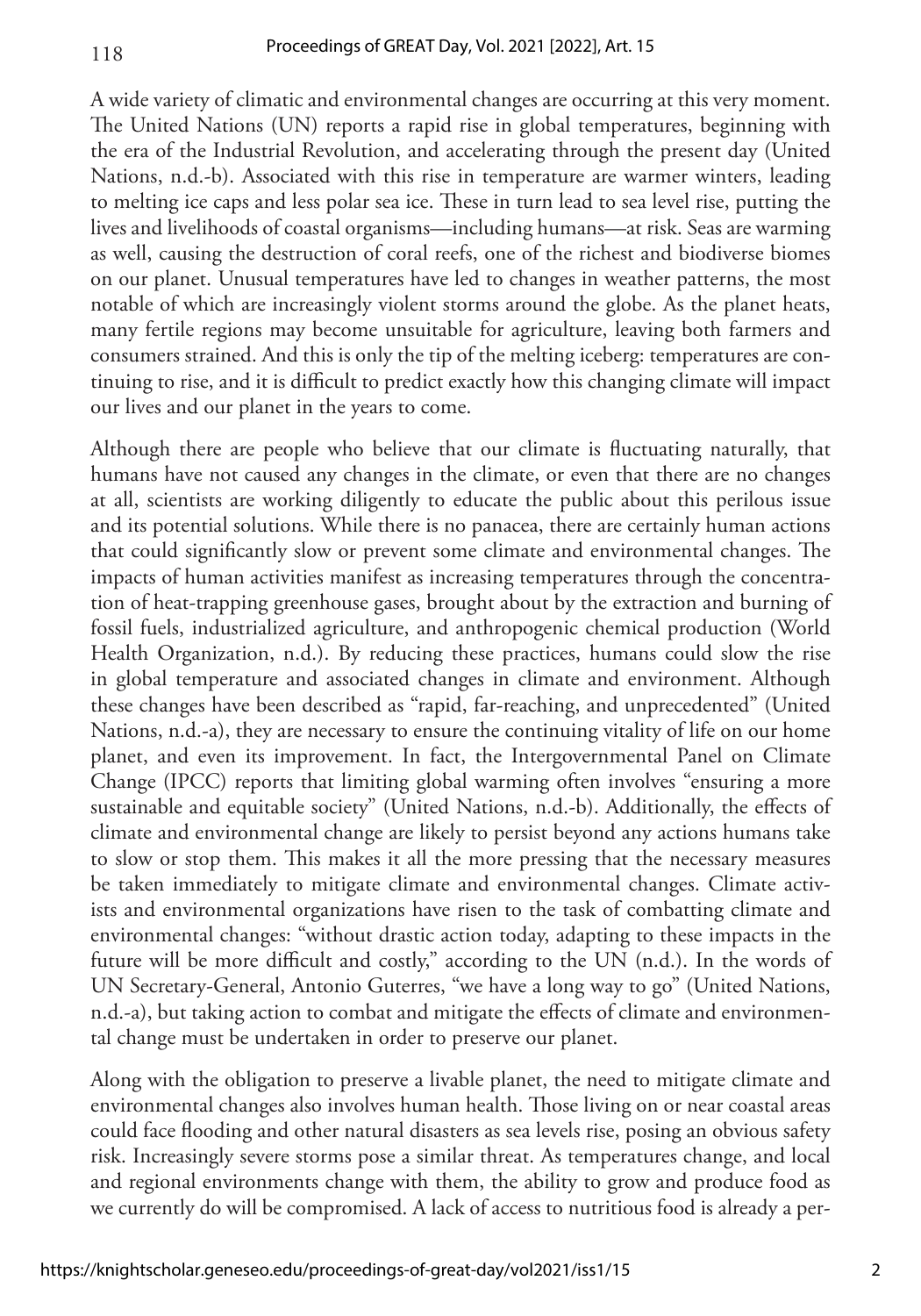vasive issue, particularly in cities, and environmental changes to food production itself will prove disastrous to all consumers. The changing regional climate will also impact the spread of diseases. Some areas may see unprecedented rates of previously-rare illnesses as their vectors, such as mosquitoes, find suitable residence in areas previously too cold to inhabit. Finally, it comes as no surprise that living in close proximity to an industrial plant or similar facility comes with health risks related to air and water pollution, causing a wide variety of health problems from asthma to miscarriages. Higher temperatures themselves have even been linked to pregnancy- and infant-health-related concerns (Fla-

velle, 2020). As our environment changes, so too will our health. In order to protect humans and other organisms from the loss of their health, safety, and wellbeing, it is of vital importance to combat anthropogenic climate and environmental changes.

Finally, as if all of these devastating changes in our lives and health were not enough to cause concern and inspire action, there are a variety of social injustices that must be addressed, in part, through environmental activism and the mitigation of climate change. Minority communities, women, and pregnant persons (and their infants) are at an even greater risk for adverse life and health impacts due to climate change. The increased likelihood of negative pregnancy and infancy outcomes discussed above is particularly devastating for minority communities. In particular, African Americans are statistically more likely to live near sources of air and water pollution, in cities significantly warmer than surrounding areas, with reduced access to air conditioning systems, health insurance, and medical support (Flavelle, 2020). These factors lead to greater risks of stillbirth, premature birth, or other complications for African American families. In his op-ed "Climate Justice is Racial Justice, Racial Justice is Climate Justice," Reverend Lennox Yearwood Jr., a social justice activist, poignantly states, "The climate crisis and environmental justice play out within the same systems of white supremacy and structural racism that are at the root of police brutality" (Yearwood, 2020). In the academic realm of environmental education, much research and work is yet to be done on the power of equitable education to close the achievement gap between African American and other minority students, and their white peers (Rizzo, 2018, p. 299; Staples et al., 2019, p. 217; Briggs et et al., 2019, p. 46; Camasso & Jagannathan, 2018, p. 30). The necessary societal changes that accompany climate and environmental activism go hand-in-hand with racial activism and social justice, making it all the more sensible to pursue environmental activism as a society.

In addition, women often bear a disproportionate load of the emotional work tied to climate and environmental activism, despite being overlooked in favor of male peers. Many women care deeply about the environment and climate, and often feel an emotional connection to both—and this bond is more prevalent in feminine-identifying people than in masculine-identifying people (Gough & Whitehouse, 2019; Rizzo, 2018; Maina-Okori et al., 2018; Mitten et al., 2018; Bajracharya & Maskey, 2016, p. 10). This connection is often exploited by the patriarchal social and political structures prevalent throughout the globe, in which exploitation of feminine entities includes both women themselves and the environment (Mitten et al., 2018, p. 321–322). Blenkinsop, et al. (2018) find that masculinity is often associated with violence against nature, or inflicting pain on other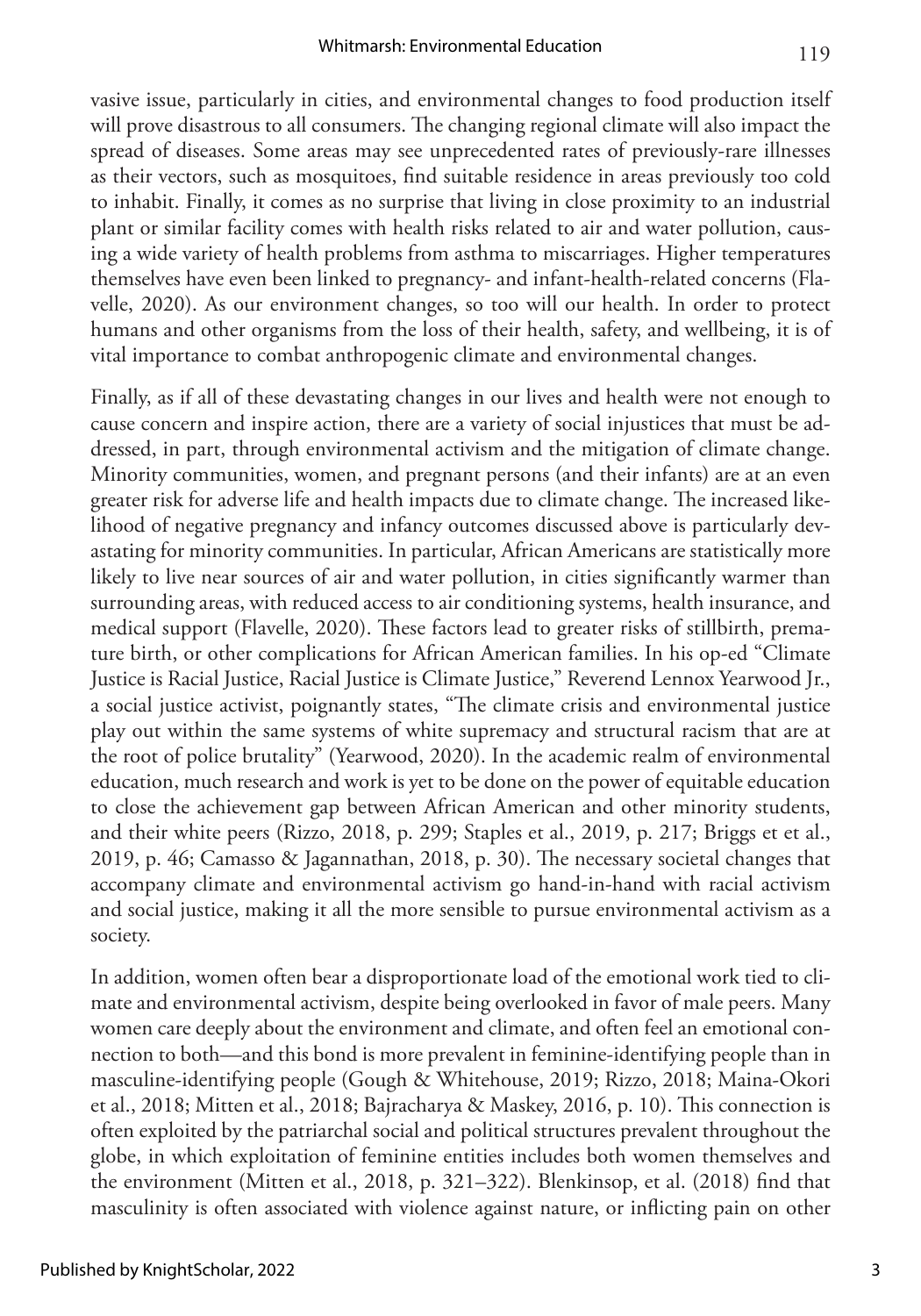humans by harming nature in some way. These patriarchal systems and structures also mean that women are disproportionately more impacted by climate and environmental change than men are, and receive less assistance and support when making change in their communities (Gough & Whitehouse, 2019, p. 339–341). Even women in science working directly to combat climate and environmental change, mitigate its effects, and educate the public about these phenomena are often overlooked in favor of men. Publication opportunities, conference appearances, merit- based awards, and countless other accolades are often given disproportionately to men, and this wealth of injustice in academics is only a part of the marginalization women in the field of environmental research, activism, and education experience (Gough & Whitehouse, 2019, p. 335–338; Mitten et al., 2018). Mitten et al. (2019) eloquently summarize this phenomenon:

In many respects, women have been the silent achievers, heavily involved within nurturing, conservation, and preservation movements over the past century…many women have contributed to the development of the OEE [outdoor and environmental education] profession while being relegated, marginalized, and undervalued. (p. 320)

The contributions of women to the work to combat climate and environmental change, and the disproportionate impact of these changes on women and minorities, add another layer of urgency to the present climate and environmental crisis.

The planet is warming, at an alarming rate. Species' existences are threatened, including our own. Fellow humans face a loss of livelihoods, homes, access to food and water, and personal safety. Our own actions have brought about this crisis, but it is also within our power to slow and stop these effects. Coupled tightly to the climate and environmental crisis are issues of social justice. Non-white persons, particularly African Americans, are disproportionately impacted by the changes in climate and environment. Also disproportionately impacted are non-male persons, whose emotional, academic, and activist work is ridiculed, overlooked, or even exploited for patriarchal gain. In a situation where it seems the Earth, our only home for the foreseeable future, is not a guaranteed safe haven; where marginalized communities feel the pressure of this crisis more acutely; and where human action to tackle all of these environmental, health, and social justice issues would need to be sweeping, large-scale, and radical, where are we to turn? In a word: education.

### **Environmental Education**

In the face of the ecological crisis, there is a viable solution, involving the very thing responsible for these changes: humans. Environmental education (EE) provides an opportunity for humans to mitigate climate and environmental changes, assess biases, and resolve issues of social justice and inequity that are intricately tied to climate justice. EE serves many purposes, chief among them the education of school-aged children and their families about the climate crisis and its effects and possible solutions. Through a variety of hands-on, active learning methods, environmental educators have the potential to slow climate and environmental change one student at a time. The impacts of EE reach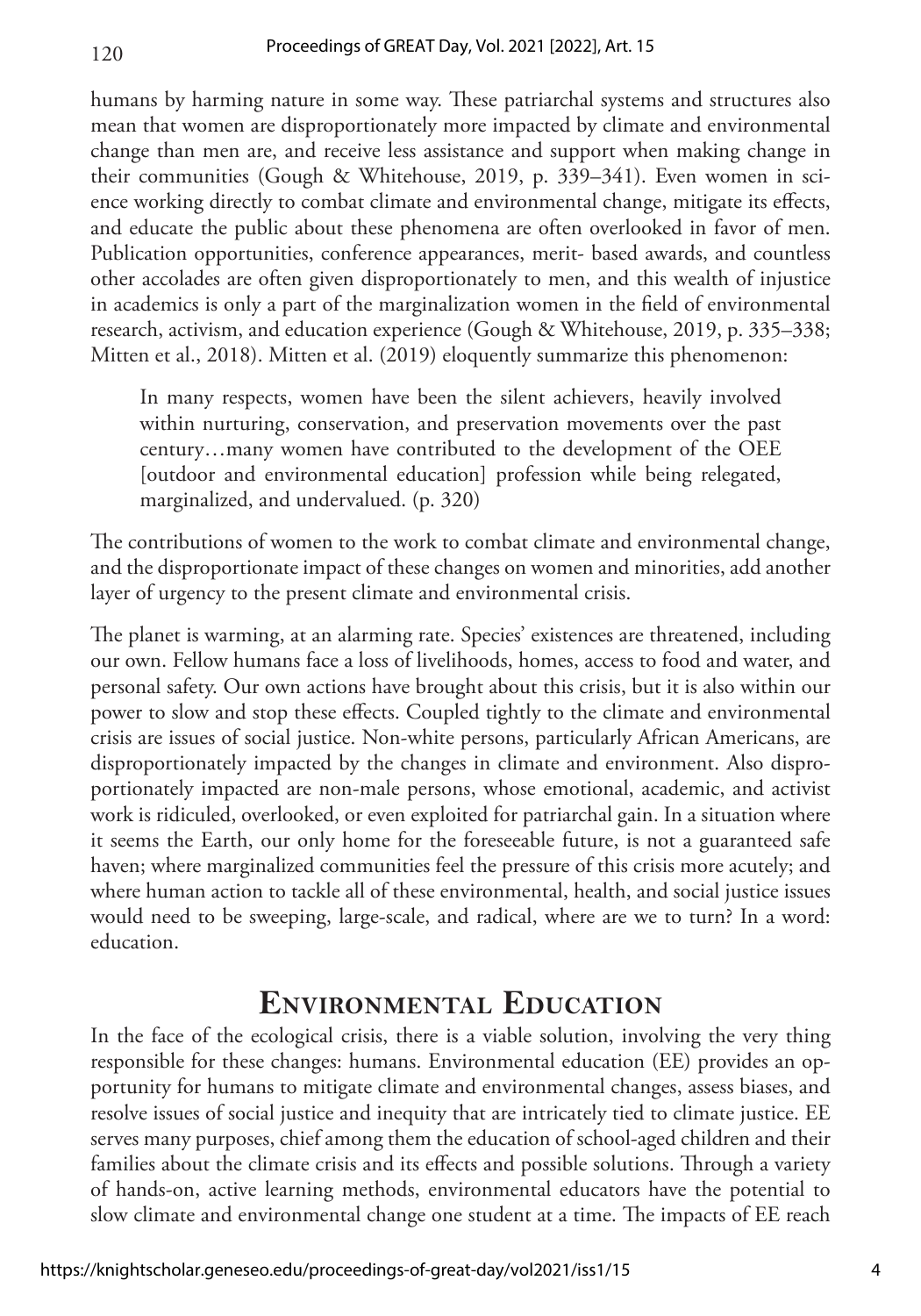far beyond the climate crisis; indeed, EE may just be the structural and conceptual revolution the American education system needs in order to move forward as a sustainable and equitable learning system.

### **Purposes**

EE serves a wide variety of purposes, from a practical response to climate and environmental change, to an opportunity to improve the pedagogical practices of the American public education system. Of course, chief among these is the titular promise of education about the environment and ecology in which we live. Tarrant and Thiele (2016) provide an excellent summary: "the primary purpose of sustainability education remains the instruction, mentoring and training of students, as future stakeholders, to take an active part in the conservation and adaptation of their natural and social environments" (p. 60). The principle of "ecological literacy" is often incorporated as a goal and learning outcome for students of EE. Ecological literacy encompasses "the ability to understand the basic principles of ecology, coupled with the values, skills, and conviction to act on that understanding" (Stone, 2010, p. 35). Evans et al. (2017) add, EE "aims to help learners develop the necessary knowledge, understanding, skills, values, capabilities and dispositions to respond to the complex socio-ecological issues of the 21st century" (p. 406). These goals of responsibility, action, and ecological literacy are core principles of EE.

Bowers (2010) describes the exercise of ecological intelligence (a term related to ecological literacy) as enacting systems thinking, or considering information in as many contexts as possible, in order to gain the fullest understanding of its implications. Nelson (2010) emphasizes this systems-thinking perspective, describing ecological literacy as requiring "a comprehensive and contextual view of a fragile earth, and how science, society, and policy combine and lead to either problems or solutions" (p. 5). Approaching problem-solving from the multiple viewpoints of systems thinking "requires synthesis rather than separation of content knowledge" (Nelson, 2010, p. 6). Incorporating ecological principles into education at any level brings about the use of systems thinking and problem-solving from multiple viewpoints, which provide additional opportunities for positive student outcomes.

Coupled tightly with EE's goal of education about the environmental crisis and the use of systems thinking to approach problems is the cross-curricular opportunity that EE provides educators of every level and subject. As Nelson (2010) reminds us, "exercising ecological intelligence is a collaborative process" (p. 20). This collaboration enables educators from a wide variety of backgrounds, grade levels, and subject areas to work together on EE curricula, projects, and service opportunities. For example, curricula across several elementary grades might build upon knowledge about a local watershed, while in a high school, students might combine knowledge from biology, chemistry, and earth science with skills from English, public speaking, and business classes to present a comprehensive plan to protect that watershed. Perhaps best described by Hart (2010) as "a challenge to complacency in the field of education" (p. 166), EE is a powerful tool for enacting cross-curricular systems thinking within the schooling system. This cross-cur-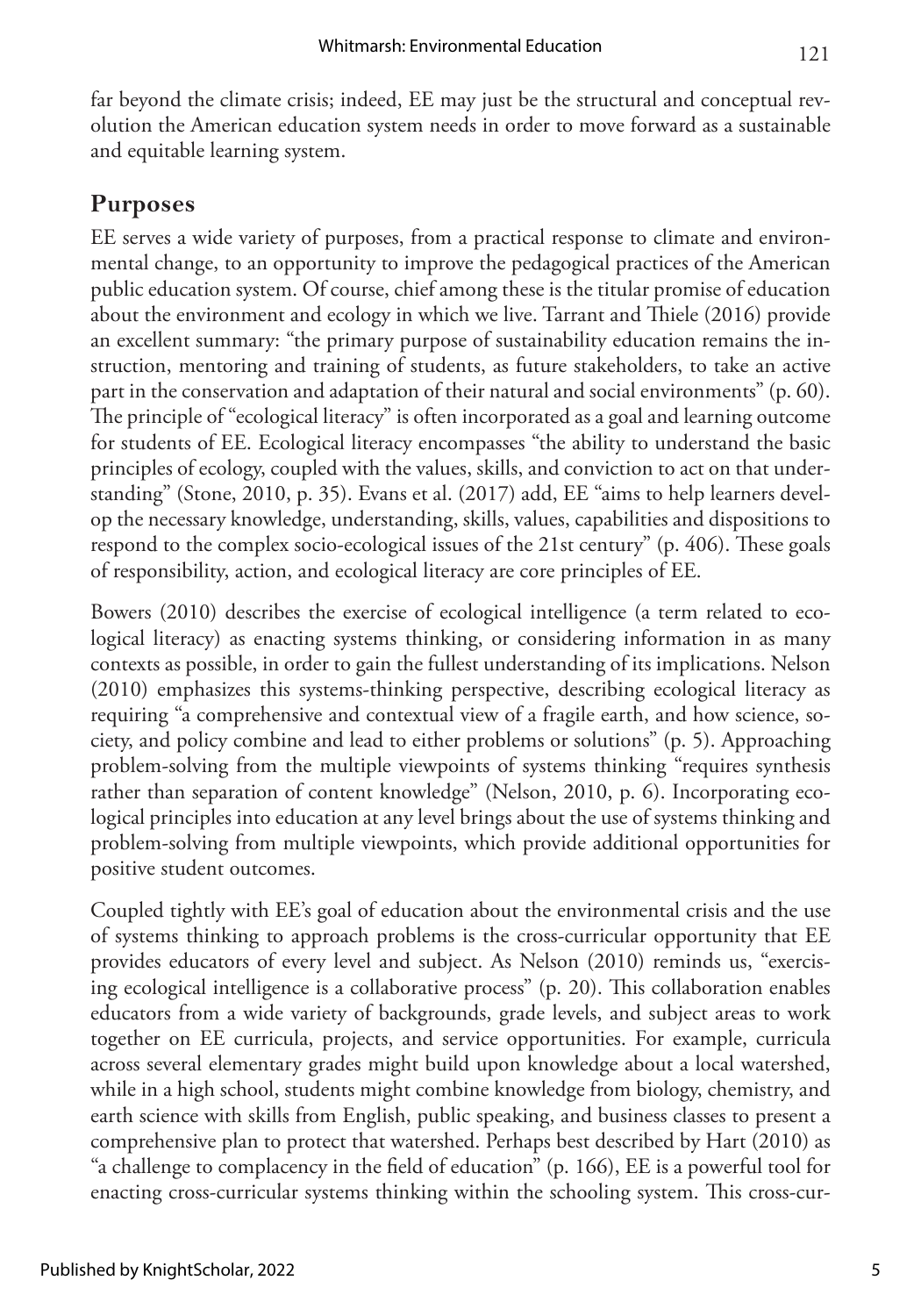ricular impact is often sought after by educators, and is required by some educational standards.

Especially when implemented in multiple classrooms, ecological intelligence and literacy become the norm, creating a social climate in which being environmentally-minded is rewarded and encouraged. Social climate strongly influences behaviors and attitudes; creating a social climate of ecologically-intelligent students encourages ecologically-literate behaviors (Bajracharya & Maskey, 2016, p. 2). This systems-thinking shift from educational complacency to action in the face of the climate and environmental crisis is necessary to preserve our planet. By moving from compartmentalized, scattered classes to a model of integrated, unified curricula, schools will provide the structural change necessary to educate the students they serve in the best way possible, while also ensuring a sustainable future, both locally and globally.

As if these goals of planetary preservation and school system improvement were not enough, EE also strives to provide a way for educators, and society as a whole, to begin the work of recognizing and repairing inequities related to race, class, gender, and numerous other identities. By using systems thinking to analyze both the environmental impacts of anthropogenic climate change and the academic realm of environmental research, it becomes easier to find shortcomings related to social justice and our climate and environment. These shortcomings are opportunities for societies and institutions to learn about their past failings, remedy their current systems, and prevent future harm to historically marginalized communities (Mitten et al., 2018, p. 321–322). Communities of color are disproportionately affected by climate and environmental change through air pollution, proximity to urban heat and pollution, proximity to and lack of assistance during and after major storms, and countless other health and well-being implications (Maina-Okori et al., 2018, p. 290–291; Flavelle, 2020; Yearwood, 2020). These problems are systemic, brought about not solely by environmental changes, but also by social, political, and economic structures, among other factors. The compartmentalization of school subjects prepares students to view these factors in isolation. However, the systemsthinking approach of EE prepares students to tackle these issues with a holistic approach, viewing these factors as intensely intertwined (Capurso, 2010, p. 84).

For students who belong to minority communities themselves, EE is deeply relevant. Racial—and economic—minority students tend to fare worse academically than their middle-class, suburban peers, particularly in STEM fields. This unfortunate reality sets these students up to achieve less than their peers, because of the unjust political, social, economic, and environmental conditions currently biased against communities of color and low-income communities (Camasso & Jagannathan, 2018, p. 30). EE programs and curricula may prove instrumental in reducing this achievement gap, particularly in STEM fields, and empowering disadvantaged students (Camasso & Jagannathan, 2018, p. 37–38). Addressing the needs of an underserved minority of students may have a positive ripple effect upon the larger community through peer-to-peer and/or intergenerational transmission of knowledge, skills, and values (Briggs et al., 2019, p. 46). Social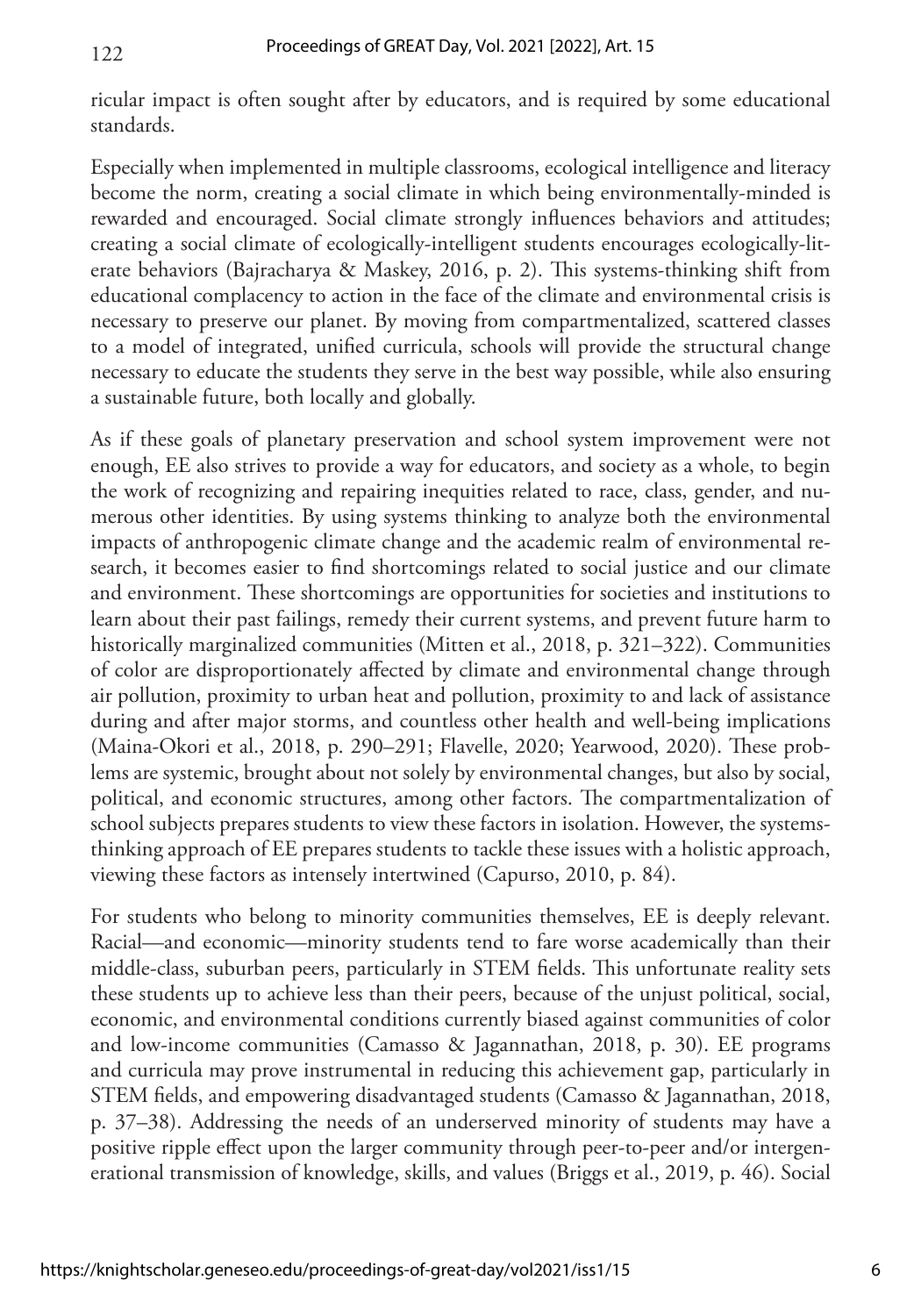justice work is a critical goal of EE, to support and empower minority communities and marginalized individuals.

Of particular note, the knowledge and lifestyles of Indigenous peoples have often been overlooked, disregarded, or belittled in Western cultures. EE demands not only recognition of this prejudice and injustice, but serious acceptance of Indigenous culture and knowledge. Some scholars propose a synthesis of Western and Indigenous knowledge to create a more thorough, multifaceted understanding of the environment. Once again, systems thinking abilities are crucial to understanding the environment and the groups of people who live in it. The collaborative efforts of Indigenous and non-Indigenous people will be of utmost importance to this new, synthetic understanding. As Maina-Okori et al. (2018) write:

The goal to incorporate Indigenous perspectives into ESE [environmental and sustainability education] is the responsibility of both Indigenous and non-Indigenous peoples. The aim is that such collaboration will lead to a closer examination and dismantling of the power dynamics inherent in our field and in wider society. (p. 293)

Indigenous knowledge has long been ignored by fields such as history, ecology, and anthropology, among many others. Additionally, the great emotional distance created between humans and the environment in a Western society makes it particularly difficult to appreciate Indigenous ways of life which are fundamentally connected to the environment (Capurso, 2010, p. 71–78). This distance makes it easier for many people to excuse their actions to degrade the environment and reduce accountability for such activities (Bowers, 2010, p. 21). EE strives to repair not only the environment, but humans' relationship to it, importantly by drawing upon Indigenous knowledge and culture closely tied to the environment.

Another marginalized group, women, benefit greatly from EE and its goals of equity and social justice. Within the academic realm of environmentalism, a movement dubbed "ecofeminism" has arisen to address the related causes of environmental degradation and women's rights. As explained by Rizzo (2018), "analysis of interlocking oppressions and intersectionality is central to critical ecofeminism" (p. 299). Further explored by Maina-Okori et al. (2018), "ecofeminism recognizes and makes linkages between the oppression of women and the exploitation of nature and suggests that although women are often more likely to be involved in environmental protection, they are underrepresented in decision-making processes" (p. 289). In these cases, the term "intersectionality," first created by Kimberlé Crenshaw to describe the interacting prejudices against Black women, is used to describe the overlap between environmental degradation and oppression of women (Maina-Okori et al., 2018, p. 288). Through the examination of related "social, ecological, and economic issues," ecofeminism "can help to inform a critical and inclusive conceptualization of societal problems and to reveal just and sustainable solutions to these problems" (Maina-Okori et al., 2018, p. 293). As can be observed for many other cases, the fights for environmental justice and gender equity are remarkably interrelated.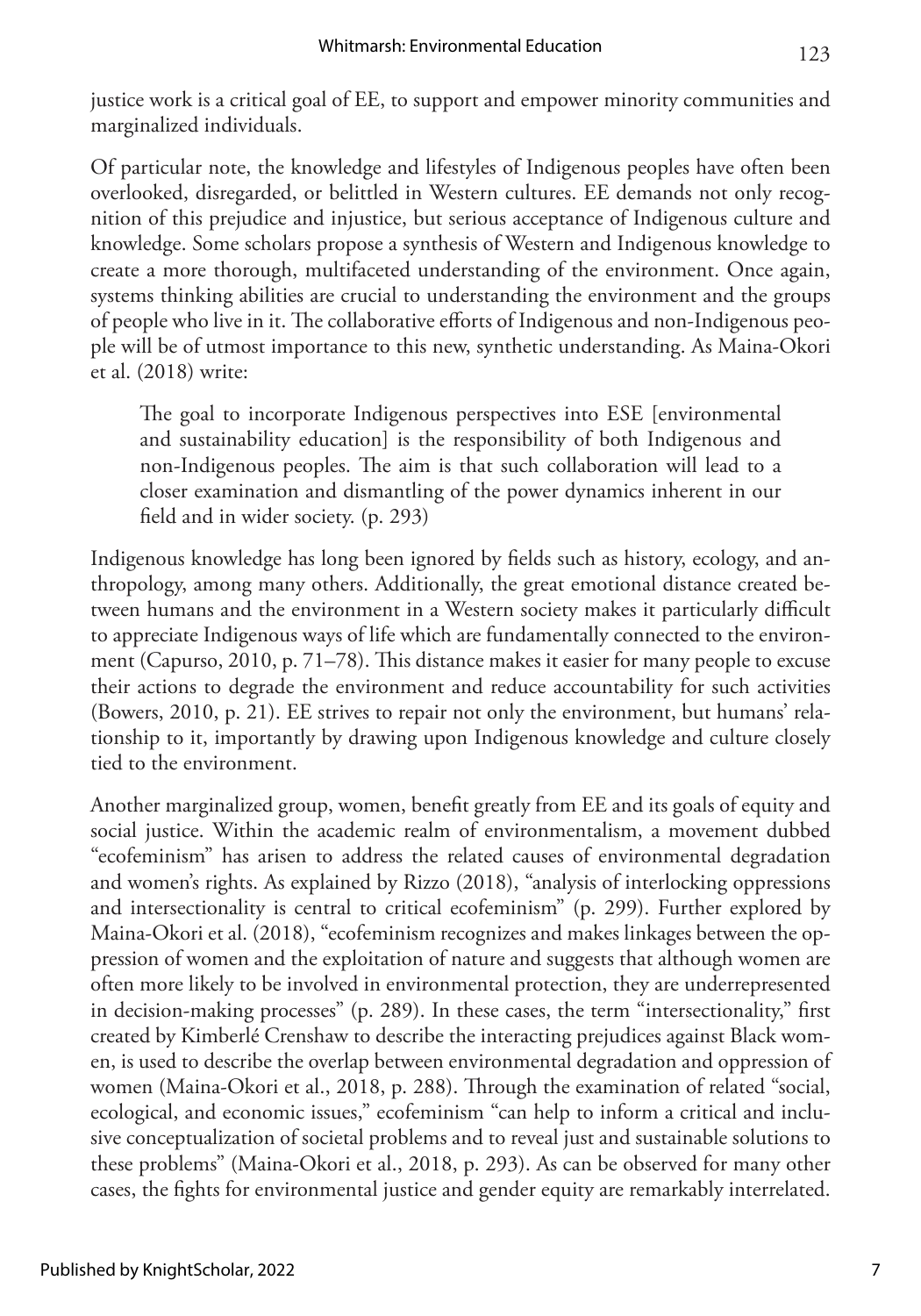In the academic realm itself, women's contributions to EE are also chronically underappreciated: "histories of OEE [outdoor and environmental education] and current practices tend to document the efforts and achievement of men—especially white men whereas the many contributions of women are infrequently recorded or celebrated" (Mitten et al., 2018, p. 318–319). Women are frequently underrepresented in a wide variety of opportunities, as discussed above. In addition to these problems, women of color face even greater challenges in the EE field because of the intersection of race with both gender and environmental issues (Flavelle, 2020).

All of these concerns barely scratch the surface of deep-seated biases and prejudices that interact to cause harm to both marginalized communities and our environment. Clearly, a large body of social justice concerns may be addressed through EE and its critical work to dismantle systems of oppression that affect our planet and ourselves.

#### **Methods**

124

Educators enlist a wide variety of pedagogical methods to best implement these EE practices and knowledge within their classrooms and communities. Chief among these are project-based, hands-on learning opportunities, often through service projects or other community-oriented learning (Stone, 2010, p. 38; Lowenstein et al., 2010, p. 1010– 104; Rizzo, 2018, p. 306; Bowers, 2010, p. 22; Riordan & Klein, 2010, p. 120; Camasso & Jagannathan, 2018, p. 32; Tarrant & Thiele, 2016, p. 57; McClaren, 2019, p. 423; Jeronen et al., 2017, p. 3–4). Teachers have a particularly important role in passing along the cultural norms of their societies, and by including environmental norms in their classrooms, they pave the way for students to realistically consider how their actions as humans impact their environment, both natural and cultural (Bajracharya & Maskey, 2016, p. 1–3; Bowers, 2010, p. 14–15). Teachers also (consciously or otherwise) pass along the hidden curriculum, the information students gain from schooling that is not explicitly taught. Hidden curricula often include values, ethics, and biases. By implementing the active learning necessitated by EE, teachers are tapping into the power of the hidden curriculum to intentionally involve their students in caring for and protecting the environment from anthropogenic harm. Field experiences, such as outdoor lab work, field trips, and on-site observations, have proven extremely successful in boosting students' knowledge of and engagement with the curriculum, as well as a number of soft skills such as self-efficacy and communication (Jeronen et al., 2017, p. 3–10). Student involvement in their own learning allows students to control their learning experience, often tailoring it to their needs without even realizing they are doing so. Such an experience facilitates collaboration, discussion, and interest in the curriculum.

McClaren describes students of EE as "active element[s] and co-designer[s] of… [their] learning environment—not just an audience or speaker" (McClaren, 2019, p. 420). This perspective shift—from the student as the quiet, docile recipient of knowledge, to the active, engaged learner creating their knowledge from experiences—teaches students that they are capable of tackling complex issues and solving lengthy problems. This phenomenon is possible no matter the age, grade level, or background of the students. This type of learning increases engagement not only in the classroom where it is implemented, but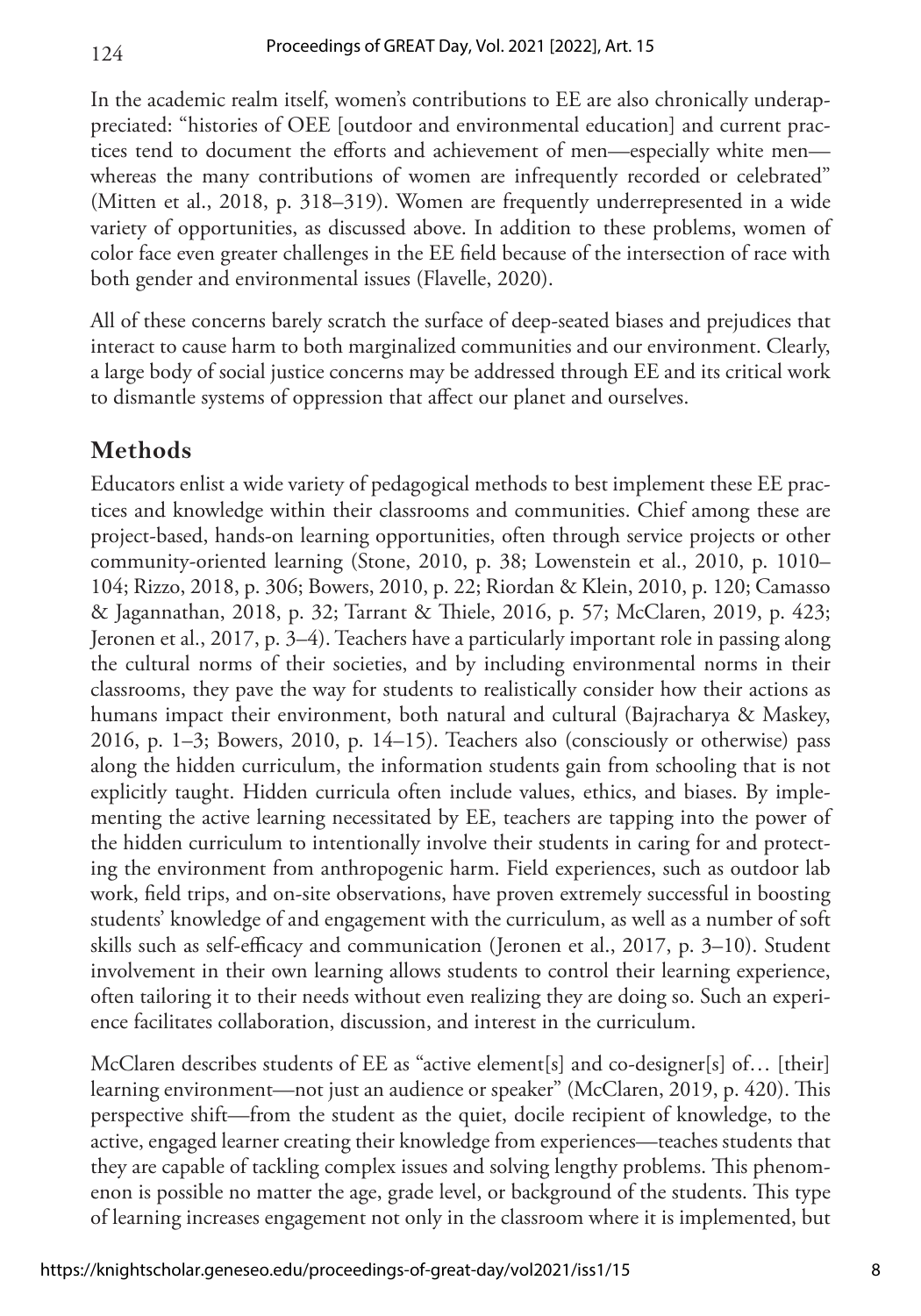throughout the students' schooling experience. It also serves to uplift marginalized students, who may have previously received the message, direct or otherwise, that schooling is not for them. Active students are invested in their own learning, eager to see problems carried through to solutions, and excited to partake in academic opportunities.

Camasso and Jagannathan lament the underuse of active pedagogical methods, and advocate for their use in classrooms much more frequently. The use of such methods must be undertaken for a sustained period of time, perhaps over the course of several grade levels, to ensure lasting results for students academically, civically, and socially (Camasso & Jagannathan, 2018, p. 32–33). This makes it all the more enticing for whole schools to adopt EE pedagogy, rather than a lone teacher or grade level. Additionally, problem-based and hands-on learning experiences allow teachers and educators to easily emphasize relationships, systems, and concepts in harmony, as they are in the natural world, rather than relying upon a curriculum of atomized facts and standards (Bowers, 2010, p. 23). This has the added bonus of making it much easier for students to understand material conceptually, through tangible involvement in the learning process, no matter how intangible concepts might seem (Stone, 2010, p. 38; Riordan & Klein, 2010, p. 134). This system of learning reinforces students' abilities and interests throughout their entire academic career, and models our human systems on self-sustaining natural ones (Stone, 2010, p. 34). Little else could be as intricately tied to the environment as pedagogy modeled upon the natural world itself.

In addition to these pedagogical practices, teachers of EE are engaged in supporting each individual student upon their academic journey. EE facilitates this practice in a variety of ways. EE can take the form of a curriculum framework, and because sustainability and environmental education involve many disciplines, EE serves as an excellent bridge between otherwise-separated school subjects and departments (Stone, 2010, p. 36–37). By helping students to connect previously-separated subjects, teachers prepare students to enter a world of interconnected phenomena, where nothing happens in true isolation. Furthermore, EE is intricately linked to cultural and location-based knowledge, allowing educators to customize their practices to incorporate local phenomena (Lowenstein et al., 2010, p. 107). In action, this could be a field trip to a local environmental organization, a project about a local environmental feature, or the use of knowledge from local Indigenous groups and leaders to better understand the ecological processes active in the area. EE "offers teachers and students ways of responding in their own communities" (Lowenstein et al., 2010, p. 101) to injustices and changes. The emphasis upon Indigenous and cultural knowledge in the classroom creates a learning environment in which students from a wide variety of backgrounds feel welcomed and heard, despite a society that holds Western scientific methodology to a higher standard than Indigenous and place-based knowledge (Briggs et al., 2019, p. 45–46). In addition to this local-scale individualization, EE intrinsically supports overlooked communities. Rizzo (2018) notes that "ecofeminist theory…rooted in community-engaged learning has the power to disrupt binary thinking" (p. 306) and uplift the struggles of women in a patriarchal society. Students with learning obstacles of various types benefit from the multiple modalities that EE naturally takes, especially the cross-subject bridges and hands-on experiences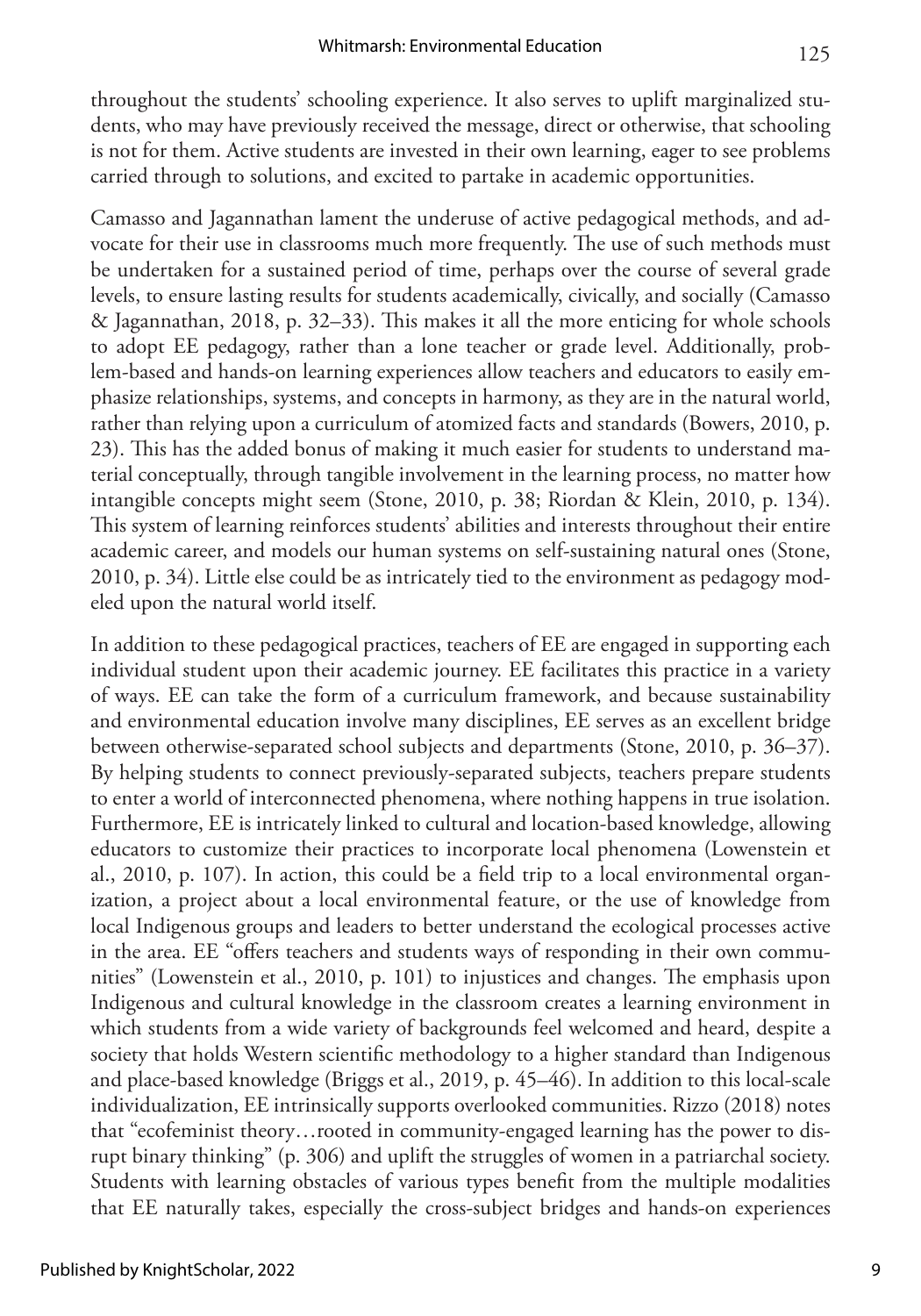(Staples et al., 2019, pp. 208–217). Goleman, Barlow, and Bennett (2010) note the significance of EE as an opportunity for educators to accommodate a wide variety of intelligences, based upon Gardner's multiple intelligence theory and Goleman's social and emotional intelligence theory (p. 91–92). EE educators "offer a wide range of conceptual and material content" (Jeronen et al., 2017, p. 4). The multiple modalities and tangible quality of EE make it ideal for catering to students who learn and are intelligent in a variety of ways.

EE supports students through the use of equitable assessment, and the validation of the emotional aspect of learning. In EE, assessment can be seamlessly integrated into the curriculum, without the need for anxiety-producing and inequitable testing procedures. Project- and service-based learning opportunities allow students to demonstrate their knowledge in the real world, where it makes the most sense for knowledge to be applied (King, 2014, p. 36–37). Indeed, Cassell and Nelson (2010) remind readers that "tests have evolved to become measures of learning accomplishments rather than of native intelligence…they not so much test as they sort, categorize, classify, and label" (p. 181) students.

Furthermore, EE provides a tremendous opportunity for educators to move away from traditional testing and toward project-based assessment that is far more relevant and meaningful. Students who would normally test poorly because of cultural biases, learning obstacles, or other issues directly related to the tests themselves are freed from the burden of the traditional exam. This in turn boosts students' own self-efficacy, positively influencing their academic and emotional well-being (Jeronen et al., 2017, p. 9–10). Students' emotional connections to the environment are also heavily considered in EE, allowing students to connect with the material and share their experiences and feelings in order to create a shared trust in the classroom and schooling experience (Smith, 2010, p. 50–51; McClaren, 2019, p. 428). The support EE provides for students of different abilities, intelligences, experiences, and backgrounds creates a classroom in which learners can flourish both personally and academically.

### **Impacts**

126

Through the use of EE's hands-on, personalized approach, educators achieve not only the major purposes of EE discussed above, but far more. Of course, EE provides students with a greater understanding of and appreciation for nature, the environment, and the climate, as well as skills and strategies to be a conscientious member of our ecosystem. Beyond this basic ecological understanding, however, EE achieves even greater objectives. The use of hands-on learning methods generates interest and excitement in a variety of academic areas, and encourages students to improve their academic habits and abilities (Ardoin et al., 2018, p. 12; Camasso & Jagannathan, 2018, p. 32–37; Jeronen et al., 2017, p. 13). Stone remarks upon the increased abilities of students both within and outside of the subjects covered by EE. By framing coursework around sustainability and interactive discovery, students become better learners and citizens simultaneously (Stone, 2010, p. 35–38). Teachers are able to incorporate many previously disparate subjects into a single classroom, lesson, or project, helping create multi-disciplinary understandings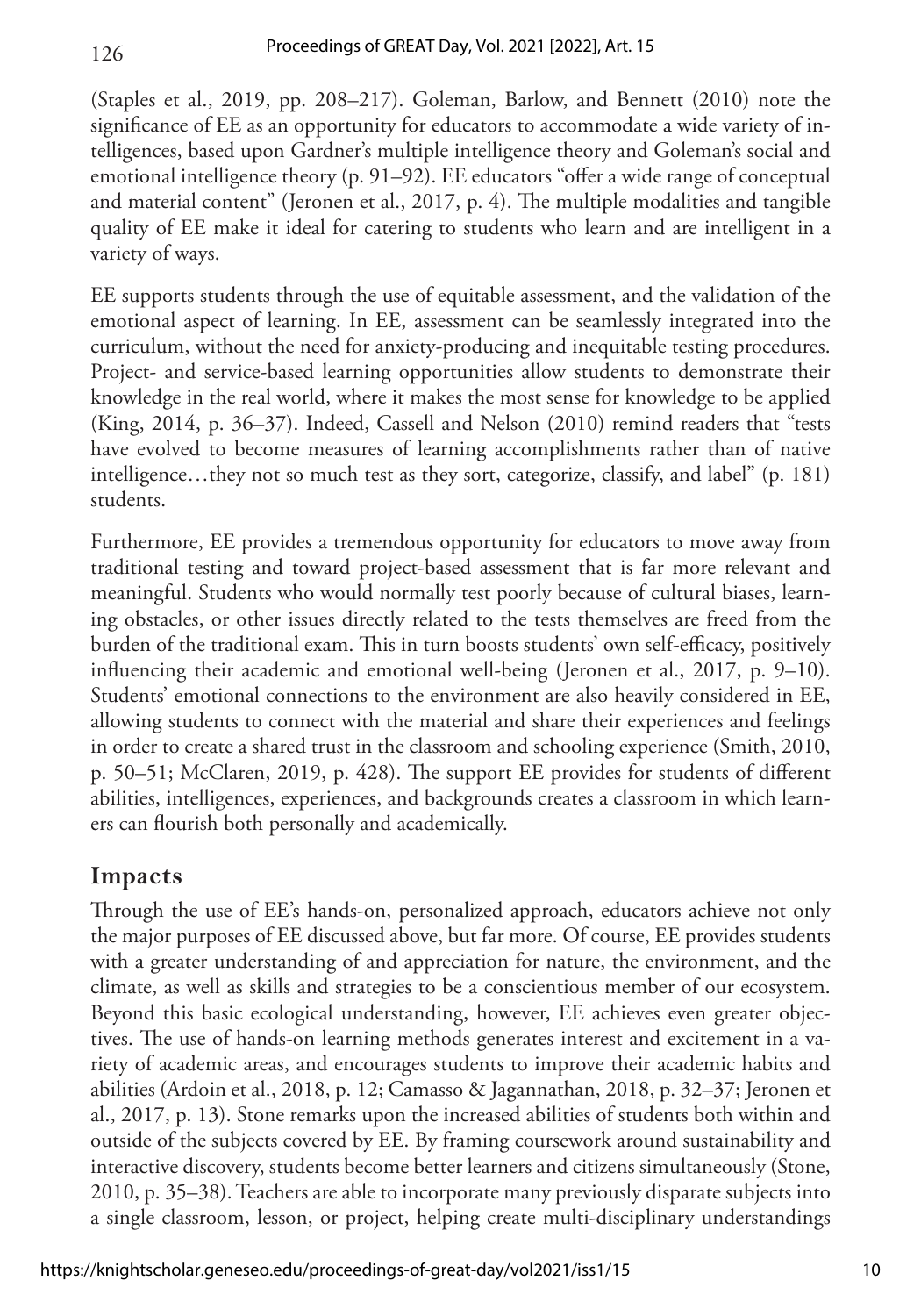and cross-cutting principles that are increasingly sought-after in an educational atmosphere of rigorous standards (Evans et al., 2017, p. 406; Staples et al., 2019, p. 215–217).

Beyond academics, students become more emotionally connected with nature and the environment, embracing a natural desire to see the world holistically and refuting social taboos related to environmental activism and passion (Blenkinsop, et al., 2018, p. 351– 355). Teachers, too, benefit from similar phenomena that arise from a deep consideration and critical examination of one's place in our complex ecological and social network, as well as biases related to this complex system (Lowenstein et al., 2010, p. 105–107; Hart, 2010, p. 168). As the lines between in-school learning and larger community learning become blurred, a variety of biases are interrupted for the betterment of all community members (Lowenstein et al., 2010, p. 107; Rizzo, 2018, 306; Staples, 2019, p. 217; Briggs et al., 2019, p. 46). Binary, patriarchal, colonizing, and domineering methodologies are disrupted by ecofeminism, the empowerment of women, queer pedagogy, Indigenous place-based knowledge, and grassroots organizing inherent to EE (Rizzo, 2018, p. 306; Maina-Okori, 2018, p. 289–291; Flavelle, 2020; Yearwood, 2020). Even beyond these illustrious achievements, EE provides students with a wide variety of soft skills, such as communication, problem-solving, cooperation and teamwork, service learning, and more (Ardoin et al., 2018, p. 1–12; Stone, 2010, p. 38; Lowenstein et al., 2010, p. 105–107; Briggs et al., 2019, p. 38–45). These skills are perhaps best summarized by Goleman, Barlow, and Bennett (2010): "ecological intelligence applies these capacities [sympathy and empathy] to an understanding of natural systems and melds cognitive skills with empathy for all of life" (p. 92). Importantly, "institutional environment… seems to be a significant factor in students' awareness and, ultimately, behaviors toward" EE (Bajracharya & Maskey, 2016, p. 11). In other words, making environmental justice and protection the norm combats social and cultural taboos related to environmental activism, and supports and celebrates countless members of minority communities whose welfare is intricately tied to the environment and climate. EE provides a myriad of positive impacts for students, educators, community members, minorities, and countless individuals in unique and profound ways.

### **Current State of Environmental Education**

EE boasts lofty goals, a game-changing pedagogical approach, and impacts far beyond the science classroom. But what does EE look like in our world right now? Unfortunately, EE is far from well-incorporated into public school curricula. It is extremely difficult to change long-held traditions and frameworks that have supported public school curricula for years (Greenwood, 2010, p. 142). Educators trying to incorporate environmentally-oriented courses and curricula often face biases, bureaucracy, and a deep-seated fear of the unknown. Many cite a lack of planning time, misunderstandings of curricula and intent, and constraints from both standards and administrators, among other roadblocks (Evans et al., 2017, p. 412–413; McClaren, 2019, p. 416–418). Schools are often unwilling to make the major changes necessary to thoroughly and effectively incorporate EE into the public school curriculum. Teachers themselves often express resistance to the enormous undertaking required to implement EE (Hart, 2010, p. 155–157).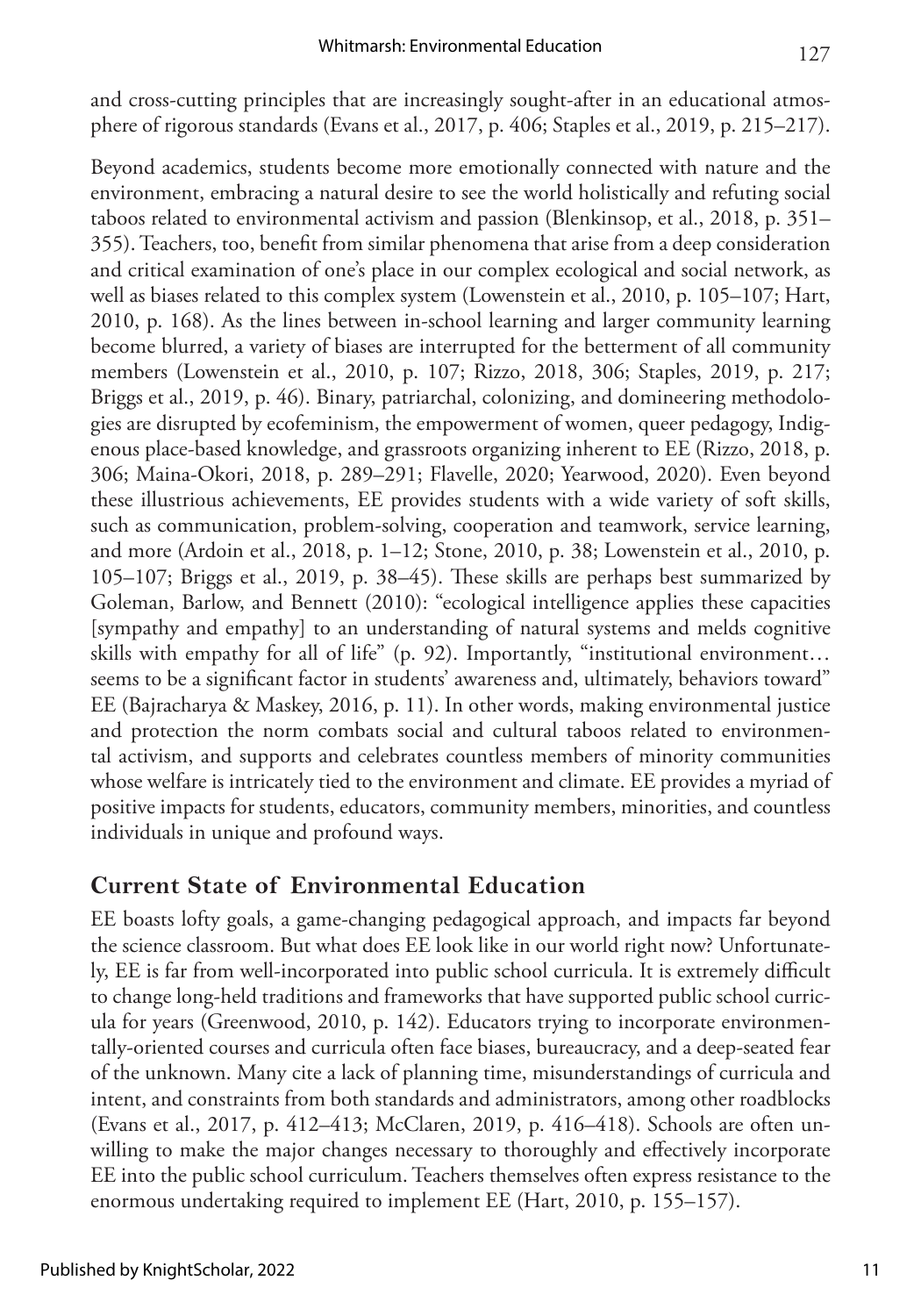As it stands now, both public schooling and teacher education programs send graduates out into the world to uphold the status quo, rather than combatting harmful norms (Nelson, 2010, p. 3–4; Cassell & Nelson, 2010, p. 184). Worse yet, the general public has often been educated to monetize or commodify nature, and students and educators are no exception (Bowers, 2010, p. 9). Young people are introduced to a world motivated by economics, rather than ecology (Greenwood, 2010, p. 139–140; Cassell & Nelson, 2010, p. 183). This necessitates a massive overhaul of the public school system and teacher education programs to fully incorporate EE as a framework for learning, rather than the increasingly-common, one-time course on sustainability. This phenomenon, in which an institution adds surface-level changes to appear more environmentally-conscious, without making substantial, impactful changes, has been termed "greenwashing" (Bowers, 2010, p. 11–12). Such limited courses are insufficient to overhaul the state of public schooling, but are indeed a step in the right direction if any change at all is to occur (Greenwood, 2010, p. 145–146). As highlighted by Evans, et al., "there is a clear need to extend the curricula and pedagogical work that is in progress beyond 'patches of green' towards more systemic approaches" (Evans et al., 2017, p. 413).

The human, social, cultural world mimics the natural one, in that all systems are parts of larger, nested systems. Schools are therefore connected in a variety of ways to the communities, governments, and world around them (Stone, 2010, p. 35). Schools and educators have a unique opportunity and responsibility to save the planet through EE practices. The current state of public education pushes sustainability aside in favor of rigorous standards and exams, quantitative performance metrics, and a dense web of bureaucratic hoops through which no single educator can be expected to jump (Evans et al., 2017, p. 406–407). College—and university—level programs have seen some significant improvements over time, as EE and sustainability begin to garner greater attention in standards and institutional policies (Greenwood, 2010, p. 149; Rizzo, 2018, p. 306; King, 2014, p. 36–37). However, EE "does not always address the underlying structures that perpetuate race, class, and gender inequality" and thus, its implementation must be further developed (Rizzo, 2018, p. 299). Because curriculum is "essentially…a conversation about shared values, cultural beliefs, and what and whose knowledge is considered of most worth" (Nelson, 2010, p. 4), it is necessary for EE to be incorporated robustly and swiftly in order to combat climate and environmental change, as well as prejudices and biases tied to these changes.

Of course, the prognosis is not all doom and gloom; EE has demonstrated a wide range of positive impacts in its current capacity (Camasso & Jagannathan, 2018, p. 32–33). It is also important to remember that sustainability and EE "are not final destinations, but paths of learning" (Tarrant & Thiele, 2016, p. 62), and there are no rules for implementing EE in a right or wrong way. Small victories at the post-secondary level, and within some schools and local governments, fuel a movement toward widespread implementation of EE. The achievement of EE's many goals and positive impacts for students, educators, and communities will soon follow.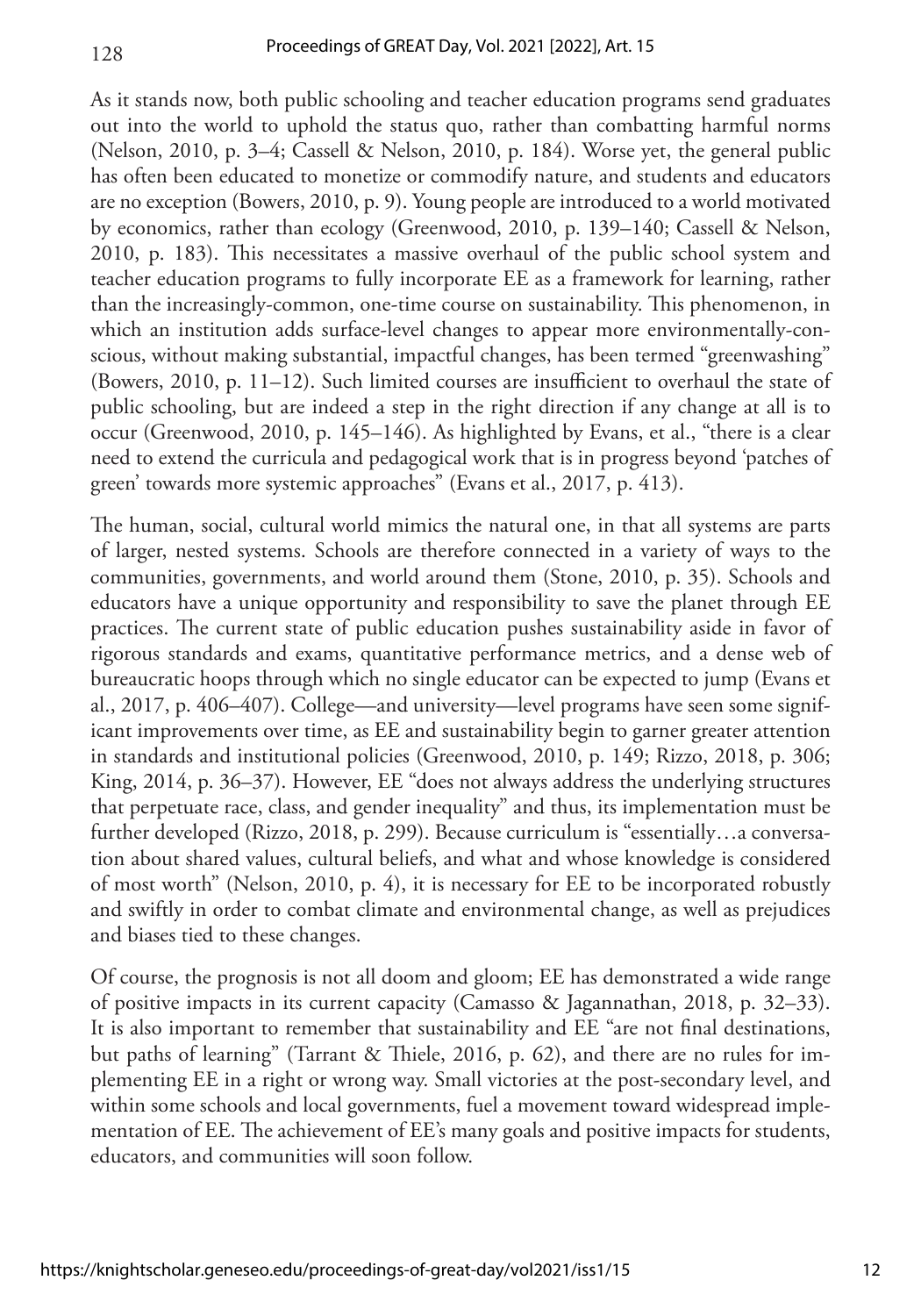### **Why Environmental Education?**

EE is a massive change from the status quo, for students, educators, school systems, and communities. Every aspect of the education process, at all grades and levels, is impacted by a shift toward EE, and every community member feels its effects. EE addresses the environmental and climate changes brought about by human actions, and provides the next generation of learners with the means to combat and mitigate these changes to preserve our planet, our environment, our climate, and our own health and safety. But EE does so much more: challenges to racism, sexism, homophobia, colonization, classism, and other social justice issues are essential elements of EE. Social justice is intricately tied to EE, through its reliance on Indigenous knowledge, the work of local community leaders, the contributions of long- overlooked women and minorities, and even students themselves. EE will provide the environmental safety and stability we need to collectively and systematically combat social justice issues, both present and future. As the climate and environment change, our need to implement EE accelerates rapidly. The best time to implement EE was yesterday; the next-best time is today. There has never been a moment in our modern history that has needed environmental activism more, and opportunities to advance social justice are unfolding around us every day. Whether it is through the stabilization of the climate and environment, access to education and resources, commitment to grassroots organizations and local governments, uplifting of minority communities, appreciation of the contributions of overlooked minorities and women, the personal and civic development of students, or the countless other positive impacts EE brings about, every individual will be positively impacted by EE.

Of course, the transition from traditional curricula to EE will be sweeping, often overwhelming at first, and will likely garner negative reviews from those who are not committed to its installation. However, once EE programs and infrastructure begin to arise across the country and world, the many benefits of EE will become readily apparent. Children will experience higher-quality academics, learn from hands-on experiences, and create practical and meaningful knowledge. Educators will collaborate, across grade levels and subject boundaries, to support their students and communities in ways that are currently not possible. The voices of the overlooked will finally be uplifted, sparking change for countless persecuted and underrepresented communities worldwide. All of these changes will continue into the future as well. Our collective understanding of the climate and environment will improve, along with best practices for protecting them. We will learn how to listen to and celebrate the work of underrepresented communities, and over time, these communities will finally see equitable treatment, representation, and opportunity. The learners of today will be inventing the life-saving, planet-preserving technologies of tomorrow. If we are lucky, a few might even become the next generation of environmental educators. Widespread and thorough implementation of environmental education is our best chance to preserve our planet, expand our knowledge, uplift the overlooked, and support a future that is stable both ecologically and socially: "it is in school classrooms that a new world must be born, if it is to be born at all" (Cassell & Nelson, 2010, p. 196).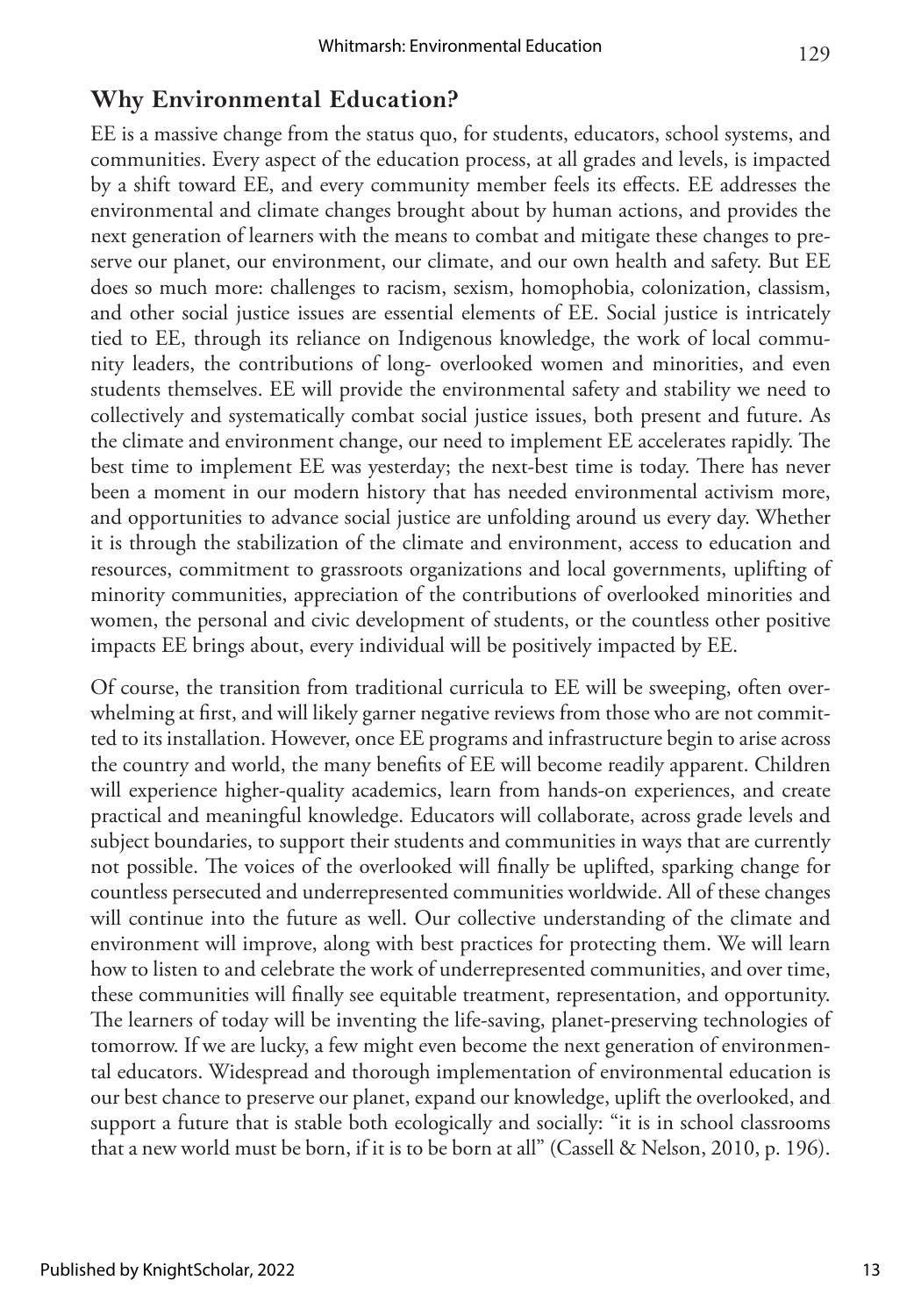### **References**

- Ardoin, N. M., Bowers, A. W., Roth, N. W., & Holthius, N. (2018). Environmental education and K-12 students outcomes: A review and analysis of research. *Journal of Environmental Education*, *49*(1), 1–17. [https://doi.org/10.1080/00958964.2017](https://doi.org/10.1080/00958964.2017.1366155) [.1366155](https://doi.org/10.1080/00958964.2017.1366155)
- Barjracharya, S. M., & Maskey, V. (2016). Students' awareness, values, perceptions, and behaviors toward environmental sustainability (ES): A comparative study. *International Journal of Sustainability Education*, *12*(3), 1–14. [https://doi.](https://doi.org/10.18848/2325-1212/cgp/v12i03/1-14) [org/10.18848/2325-1212/cgp/v12i03/1-14](https://doi.org/10.18848/2325-1212/cgp/v12i03/1-14)
- Blenkinsop, S., Piersol, L., & Sitka-Sage, M. De D. (2018). Boys being boys: Ecodouble consciousness, splash violence, and environmental education. *Journal of Environmental Education*, *49*(4), 350–356. [https://doi.org/10.1080/00958964.201](https://doi.org/10.1080/00958964.2017.1364213) [7.1364213](https://doi.org/10.1080/00958964.2017.1364213)
- Bowers, C. A. (2010). Educational reforms that foster ecological intelligence. *Teacher Education Quarterly*, *37*(4), 9–31.
- Briggs, L., Krasny, M., & Stedman, R. C. (2019). Exploring youth development through an environmental education program for rural indigenous women. *The Journal of Environmental Education*, *50*(1), 37–51. [https://doi.org/10.1080/009589](https://doi.org/10.1080/00958964.2018.1502137) [64.2018.1502137](https://doi.org/10.1080/00958964.2018.1502137)
- Capurso, M. (2010). Surviving stereotypes: Indigenous ecology, environmental crisis, and science education in California. *Teacher Education Quarterly*, *37*(4), 71–86.
- Carmasso, M. J., & Jagannathan, R. (2018). Nurture thru Nature: Creating natural science identities in populations of disadvantaged children through community education partnership. *Journal of Environmental Education*, *49*(1), 30–42. [https://](https://doi.org/10.1080/00958964.2017.1357524) [doi.org/10.1080/00958964.2017.1357524](https://doi.org/10.1080/00958964.2017.1357524)
- Cassell, J. A., & Nelson, T. (2010). Visions lost and dreams forgotten: Environmental education, systems thinking, and possible futures in American public schools. *Teacher Education Quarterly*, *37*(4), 179–197.
- Evans, N., Stevenson, R. B., Lasen, M., Ferriera, J.-A., & Davis, J. (2017). Approaches to embedding sustainability in teacher education: A synthesis of the literature. *Teaching and Teacher Education*, *63*, 405–417. [https://doi.org/10.1016/j.](https://doi.org/10.1016/j.tate.2017.01.013) [tate.2017.01.013](https://doi.org/10.1016/j.tate.2017.01.013)
- Flavelle, C. (2020, June 18). Climate change tied to pregnancy risks, affecting black mothers most. *The New York Times*. [https://www.nytimes.com/2020/06/18/](https://www.nytimes.com/2020/06/18/climate/climate-change-pregnancy-study.html) [climate/climate-change-pregnancy-study.html](https://www.nytimes.com/2020/06/18/climate/climate-change-pregnancy-study.html)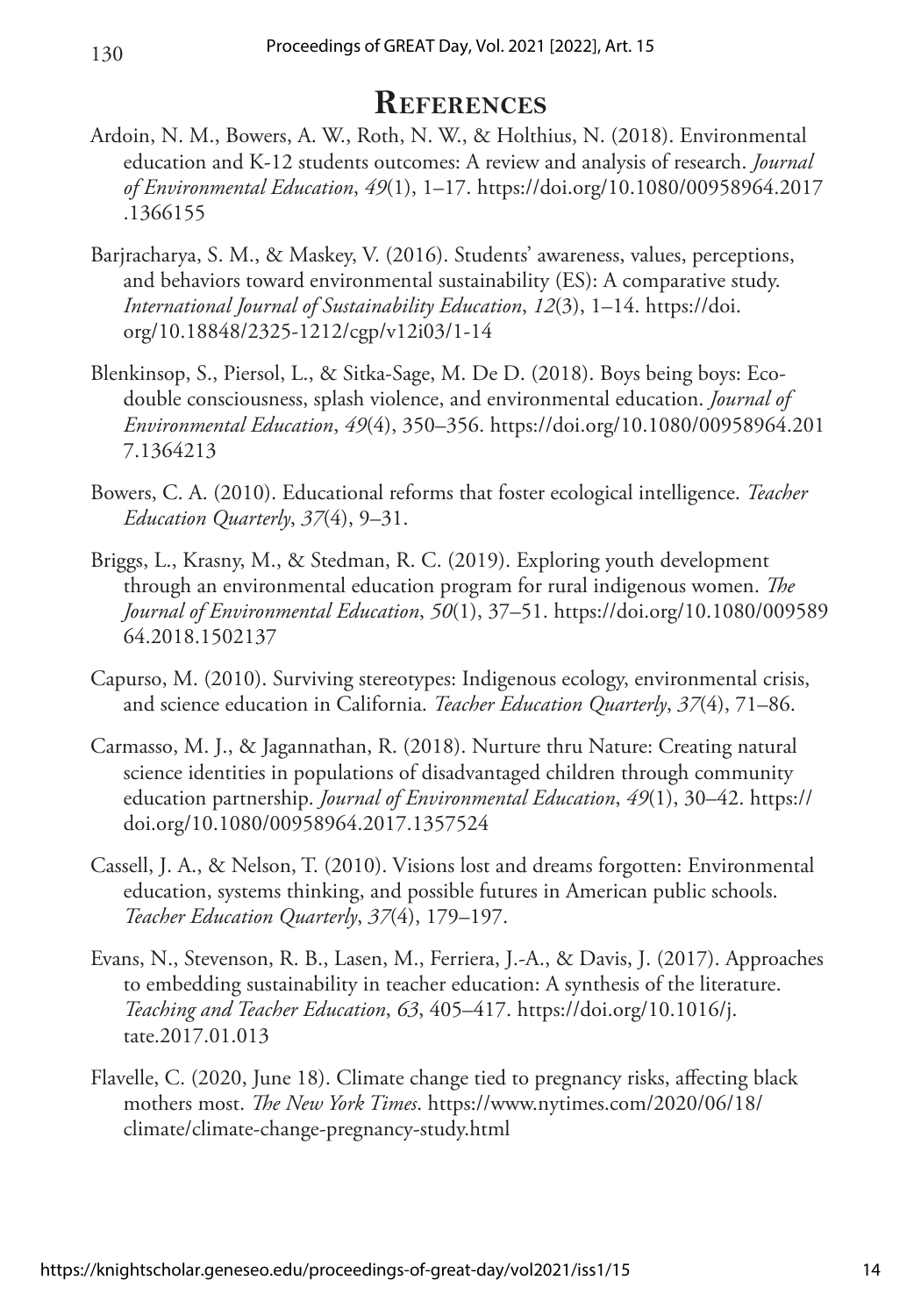- Goleman, D., Barlow, Z., & Bennett, L. (2010). Forging new norms in New Orleans: From emotional to ecological intelligence. *Teacher Education Quarterly*, *37*(4), 87–98.
- Gough, A., & Whitehouse, H. (2019). Centering gender on the agenda for environmental education research. *The Journal of Environmental Education*, *50*(4- 6), 332–347.<https://doi.org/10.1080/00958964.2019.1703622>
- Greenwood, D. (2010). A critical analysis of sustainability education in schooling's bureaucracy: Barriers and small openings in teacher education. *Teacher Education Quaterly*, *37*(4), 139–154.
- Hart, P. (2010). No longer a "little added frill": The transformative potential of environmental education for educational change. *Teacher Education Quarterly*, *37*(4), 155–177.
- Jeronen, E., Palmberg, I., & Yli-Panula, E. (2017). Teaching methods in biology education and sustainability education including outdoor education for promoting sustainability: A literature review. *Education Sciences*, *7*(1), 1–19. [https://doi.](https://doi.org/10.3390/educsci7010001) [org/10.3390/educsci7010001](https://doi.org/10.3390/educsci7010001)
- King, D. (2014). Preparing pre-service teachers to teach primary science. *Teaching Science: The Journal of the Australian Science Teachers Association*, *60*(4), 34-37.
- Lowenstein, E., Martusewicz, R., & Voelker, L. (2010). Developing teacher's capacity for ecojustice education and community-based learning. *Teacher Education Quarterly*, *37*(4).
- Maina-Okori, N. M., Koushik, J. R., & Wilson, A. (2018). Reimagining intersectionality in environmental and sustainability education: A critical literature review. *The Journal of Environmental Education*, *49*(4), 286–296. [https://doi.org/10](https://doi.org/10.1080/00958964.2017.1364215) [.1080/00958964.2017.1364215](https://doi.org/10.1080/00958964.2017.1364215)
- McClaren, M. (2019). Revisioning environmental literacy in the context of a global information and communications ecosphere. *The Journal of Environmental Educcation*, *50*(4-6), 416–435.<https://doi.org/10.1080/00958964.2019.1687408>
- Mitten, D., Gray, T., Allen-Craig, S., Loeffler, T., & Carpenter, C. (2018). The invisibility cloak: Women's contributions to outdoor and environmental education. *Journal of Environmental Education*, *49*(4), 318–327. [https://doi.org/10.1080/0095](https://doi.org/10.1080/00958964.2017.1366890) [8964.2017.1366890](https://doi.org/10.1080/00958964.2017.1366890)
- Nelson, T. (2010). Introduction: Education and the environment. *Teacher Education Quarterly*, *37*(4), 3–7.
- North American Association for Environmental Education. (2019). *K-12 environmental education: Guidelines for excellence* [Pamphlet]. [https://cdn.naaee.org/](https://cdn.naaee.org/sites/default/files/eepro/products/files/k- 12_ee.lr_.pdf) [sites/default/files/eepro/products/files/k- 12\\_ee.lr\\_.pdf](https://cdn.naaee.org/sites/default/files/eepro/products/files/k- 12_ee.lr_.pdf)